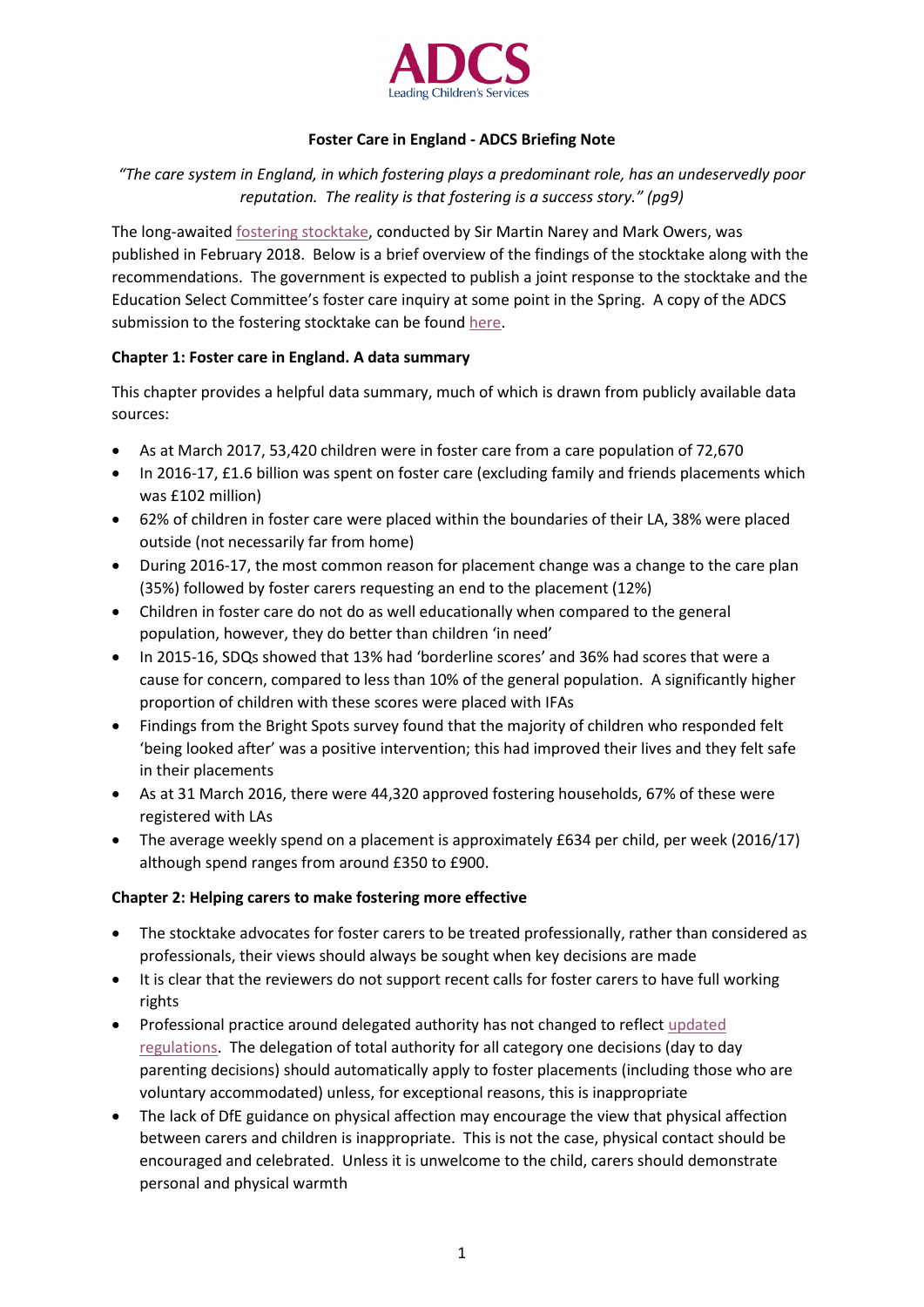

- For stable placements, LAs should have the discretion to allow one social worker to take on the dual role of fostering social worker and children's social worker, reducing the number of professionals involved in long term placements and providing greater consistency
- The reviewers received mixed views on IROs and questioned the impact and effectiveness of the role. It was as felt that money spent on the role could be redirected to frontline and management staff who could perform the same functions
- Ofsted data shows that in 2015-2016, there were 2,450 allegations against foster carers. There is no evidence that trivial issues are routinely treated as formal allegations. Where an allegation is made, LAs should ensure that guidance is followed and foster carers are appropriately supported
- Carers often rated peer support as more important than professional support with the Mockingbird Family Model being a proven approach. The [2016 evaluation](https://www.gov.uk/government/uploads/system/uploads/attachment_data/file/560625/DFE-RR528-Mockingbird_family_model_evaluation.pdf) pointed to two factors as likely to increase resilience and retention and therefore lead to fewer placement breakdowns – increased access to familiar and reliable respite care, and the peer support networks.

### **Chapter 2: Recommendations**

- **1. Foster carers must be treated professionally**
- **2. Statutory guidance should be changed to ensure foster carers involvement in review meetings is the default position**
- **3. DfE to urgently remind all LAs that the delegation of total authority for all category one decisions should apply automatically, unless, for exceptional reasons, such delegation is inappropriate**
- **4. DfE and LAs should recognise that automatic delegated authority of category one decisions must also apply to voluntary accommodated children**
- **5. DfE to clarify in future guidance the issue of physical affection**
- **6. LAs should be able to decide on an individual social worker who is best placed to offer support to a foster family in long-term placements**
- **7. LAs should be able to dispense with the role of IROs and reinvest savings in frontline staffing**
- **8. There needs to be an assessment and consultation with the sector and carers on the effectiveness, cost and value for money of fostering panels. DfE are urged to commission this**
- **9. LAs need to ensure DfE guidance on allegations is followed in all cases and carers need to be reassured that they will be supported through the process**
- **10. All fostering services should consider introducing structured peer support for carers.**

#### **Chapter 3: The financial reward and compensation for foster carers**

- Examples of Leeds and Hampshire are given as LAs that have introduced a tiered skill-based system of remuneration, with clear entry requirements and post approval expectations. Such systems can help to drive greater consistency, aid better matching and provide improved knowledge about the skills of the foster care population
- The potential financial benefits for foster carers are not promoted or publicised. Foster carers do not pay tax on the first £10k of income and receive further tax relief for every week that a child lives with them. Fees and allowance are also disregarded for the purposes of calculating eligibility for means tested benefits
- The stocktake does not agree that foster carers are underpaid, a claim made by the Foster Carers Workers Union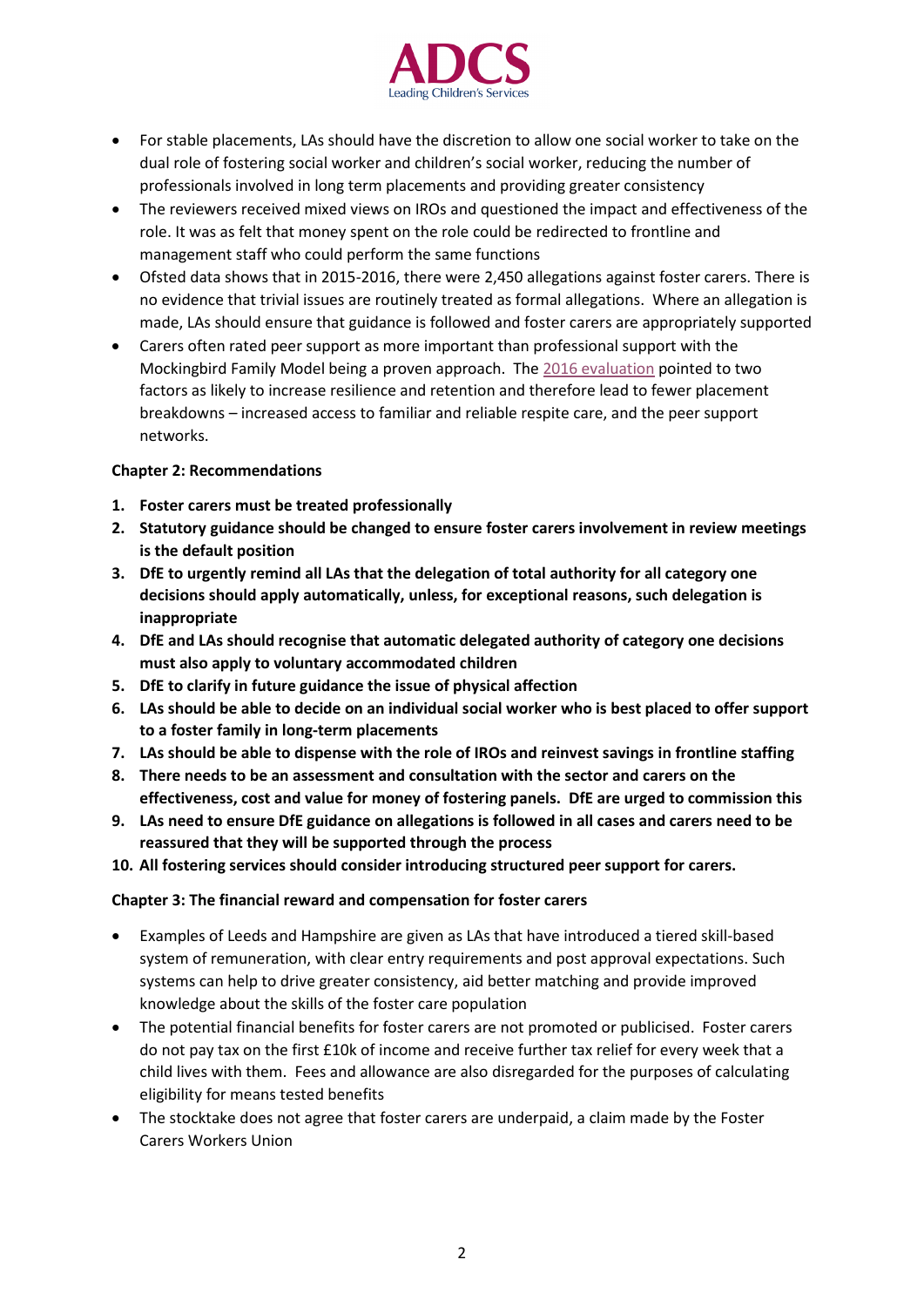

• If foster carers were to receive employment rights, it would bring significant obligations which would radically and negatively affect fostering. It would not be in the interests of children in care.

## **Chapter 3: Recommendations**

- **11. The stocktake endorses tiered approaches to paying fees, linked to the skills and experiences of carers**
- **12. Payments to carers are not inadequate, nor an obstacle to recruitment**
- **13. Government and LAs should resist any move to award foster carers employment status.**

### **Chapter 4: Recruitment**

- While the majority of children who need to be fostered are found placements, there are geographical shortages and a shortage of some types of placements, e.g. older children, sibling groups, and children with disabilities. The scale of this mismatch is unknown as data is not routinely collected about foster carer availability or their capabilities
- The number of applications to become a foster carer fell by a third during 2015-16 compared to the previous year, but a greater proportion of applications were approved. It is expected that 2016-17 saw a modest recovery in the number of applications
- There have been calls for a national register of foster carers, a database holding information such as: fostering agency; date of approval; number of beds and bedrooms; location; characteristics of carers; skills and experience. It is suggested that such information held at a national level could help target recruitment
- Some areas are using recruitment campaigns that appeal to carers intrinsic motivations, such as Leeds (promoting the potential to make a difference) and Hertfordshire (using behavioural insight approach). The use of foster carers has also been shown to be an effective means of recruiting carers. IFAs use of social media seemed to be much more effective than LAs, who were often hampered by corporate IT policies and reduced marketing budgets
- Greater regional collaboration on recruitment could help to gain more clarity and consistency, as well as providing greater value for money. The stocktake was not convinced of the need for a national foster care recruitment campaign, it suggests that First4Adoption, the national front door for adoption, be expanded to act as a first point of enquiry for both adoption and fostering
- The way both IFAs and LAs respond to initial enquiries must improve. A mystery shopping exercise revealed that initial calls went unanswered, some answer phones did not allow the caller to leave a message, the promise of further information failed to materialise, and where this was provided some sent inadequate information
- The stocktake did not find significant levels of poaching of foster carers. Where this did happen, it was more likely to be LAs acting prudently and seeking to transfer a long-term placement
- There is no evidence that retention is a problem, foster carers remain approved for an average of 8 years.

#### **Chapter 4: Recommendations**

- **14. There is great merit in a national register of carers, the DfE is urged to evaluate the costs and advantages of this**
- **15. There should be greater regional cooperation on recruitment and as such, LAs should consider combining recruitment efforts**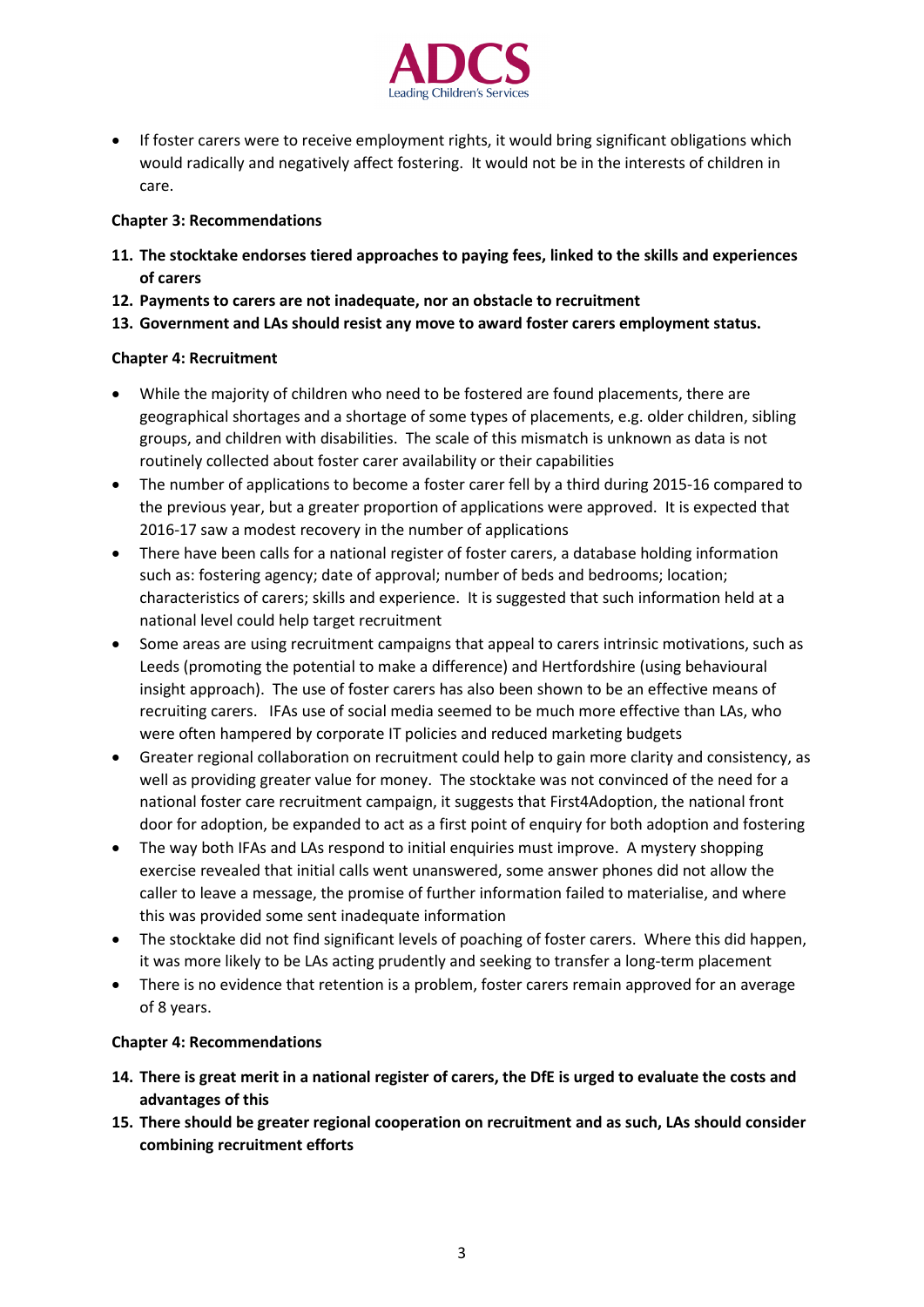

- **16. DfE should consider rebranding and relaunching First4Adoption to improve foster care recruitment. This would need substantial funding from DfE. LAs and IFAs might also be expected to contribute as it will help to reduce their own marketing spend**
- **17. All LAs and IFAs are urged to review and improve the way they handle initial enquiries, with greater use of mystery shopping to monitor the quality of response**
- **18. LAs and IFAs should invite a much larger proportion of resigning/ retiring carers to take part in exit interviews**
- **19. The perception is that there is more poaching from IFAs to LAs, where this happens IFAs should be compensated. It is suggested the transfer protocol, produced by the Fostering Network, is amended to reflect this.**

### **Chapter 5: Commissioning**

- There is too much spot purchasing from IFAs, better strategic commissioning of placements would help to lower the cost and improve quality
- In house policy first is an entirely sensible approach and it is clear that when an LA concludes an in house placement is not possible, IFAs are approached. In 2016-17, IFA placements accounted for a third of placements and a total of £727m spent across 295 fostering agencies – 235 privately run and 60 from the voluntary sector
- Generally, IFAs provide placements for children with more complex needs. The review found no discernible difference in the quality of care offered by and IFAs; 91% of IFAs are judged to be good or outstanding by Ofsted and there is no significant difference in inspection outcomes between profit and non-profit making agencies
- A detailed investigation into the costs of fostering and cost drivers across nine LAs and 8 IFAs showed that:
	- $\circ$  LA costs varied greatly, one LA had an average of £16,692 per placement, three others spent in excess of £39,000 per placement
	- o The average fee paid to IFAs was £798 per week
	- $\circ$  The two main cost drivers for LAs were the level of allowance paid to their own carers (one LA paid, on average, less than £200 per week compared to another who paid more than £450 per week) and the extent to which they used IFAs
	- o The main cost driver for IFAs was the fees and allowances paid to carers, this amounted to 55% of their total costs. Payments ranged from £385 to £585 per week
	- $\circ$  Comparing costs, the average weekly costs of an LA placement was £475 compared to £798 for an IFA however, this fails to take account of a number of substantial differences
	- $\circ$  IFAs paid significantly more on allowances and fees reflecting the more challenging nature of the children they cared for. They also spent £110 more per week per placement on placement management (including training and supervising social workers) and more on recruitment activity
	- $\circ$  Taking account of all of the differences, the investigation found that IFA placements are more expensive than LA placements by a relatively small amount – the cost difference is smaller than the variance in costs between and across LAs and between and across IFAs
- A comparison of framework contract pricing schedules shows that fees paid to IFAs vary considerably
- Analysis of the financial performance of a number of the larger IFAs shows that profit levels between 2011 and 2016 have ranged between 1% and 20%. Investors have bought into the sector with various forms of debt which in turn makes some IFAs vulnerable to interest rate increases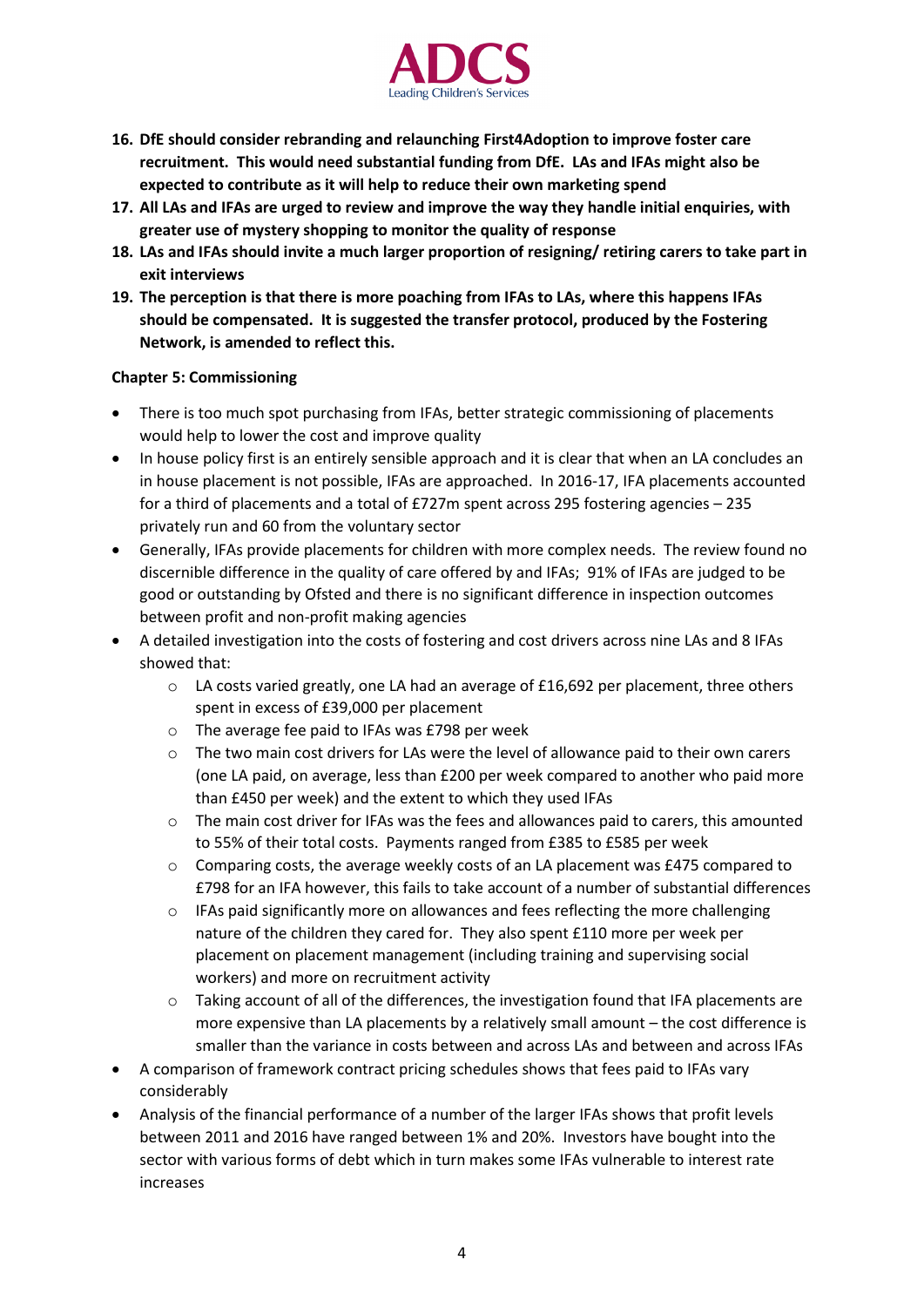

- Some voluntary sector providers have relatively low placement charges, however, two of the larger charities were the highest charging organisations in a number of pricing schedules, charging as much, if not more, than many large private sector IFAs
- For many LAs, the strategic use of IFAs is unplanned therefore they miss out on the benefits which long term commissioning arrangements can deliver. Although commissioning frameworks are in place, LAs act in fragmented ways and deviate from the framework. LAs do not use their aggregated purchasing power, do not effectively manage the market and are poor at stimulating competition
- The creation of commissioning consortia on a larger footprint is advocated to improve commissioning arrangements and ultimately reduce placement costs through collective bargaining, volume discounts, economies of scale, block purchasing and, risk sharing. Consortia should appoint national account managers for the larger IFAs to reduce the likelihood of consortia competing against one another
- More LAs should consider partnering with an IFA to provide their complete fostering service.

### **Chapter 5: Recommendations**

- **20. LAs should share framework contracts, the secrecy and variation in prices only benefits providers**
- **21. LAs should come together to create about 10 commissioning consortia, the benefits of critical mass has the potential to reduce spend on fostering**
- **22. The consortia should appoint national account managers for larger IFAs to help reduce the likelihood of consortia competing against each other**
- **23. Larger LAs or consortia should consider becoming self-sufficient in carer recruitment or partner with one or more IFA to provide the complete fostering service.**

# **Chapter 6: Matching**

- A significant determinant in stability of placement is the quality of the relationship between carers and children
- Children reported that it took too long to get them to the right placement, they experienced too many moves and often were not told why their placement was ending. There was often not enough time to prepare for a move
- It is recognised that it is not always possible to find the perfect match first time, some placements are always intended to be short-term, and some placement moves are not negative, however, the number of placement moves remains too high and many moves are unplanned
- During 2015-16, 55% of moves were at the request of the carer. Not all of these could have been anticipated but better planning and matching might have helped to avoid many of them
- DfE figures show that a third of children re-enter care within five years. Other evidence suggests the figures are much higher: 50% of children who return home re-entered care within two years, rising to two thirds when measured over five years
- Children should, wherever possible, be age-appropriately involved in the process of matching
- Children's relationships with their social workers are mixed, if the duplication of social worker involvement in stable fostering placements is removed this may help to build better relationships
- More needs to be done to make children in care aware of their right to independent advocacy
- Referral information can be limited and provide a deficit based account of the child. There is a need to identify issues and risks that will need to be managed by the carer without inadvertently demonising a child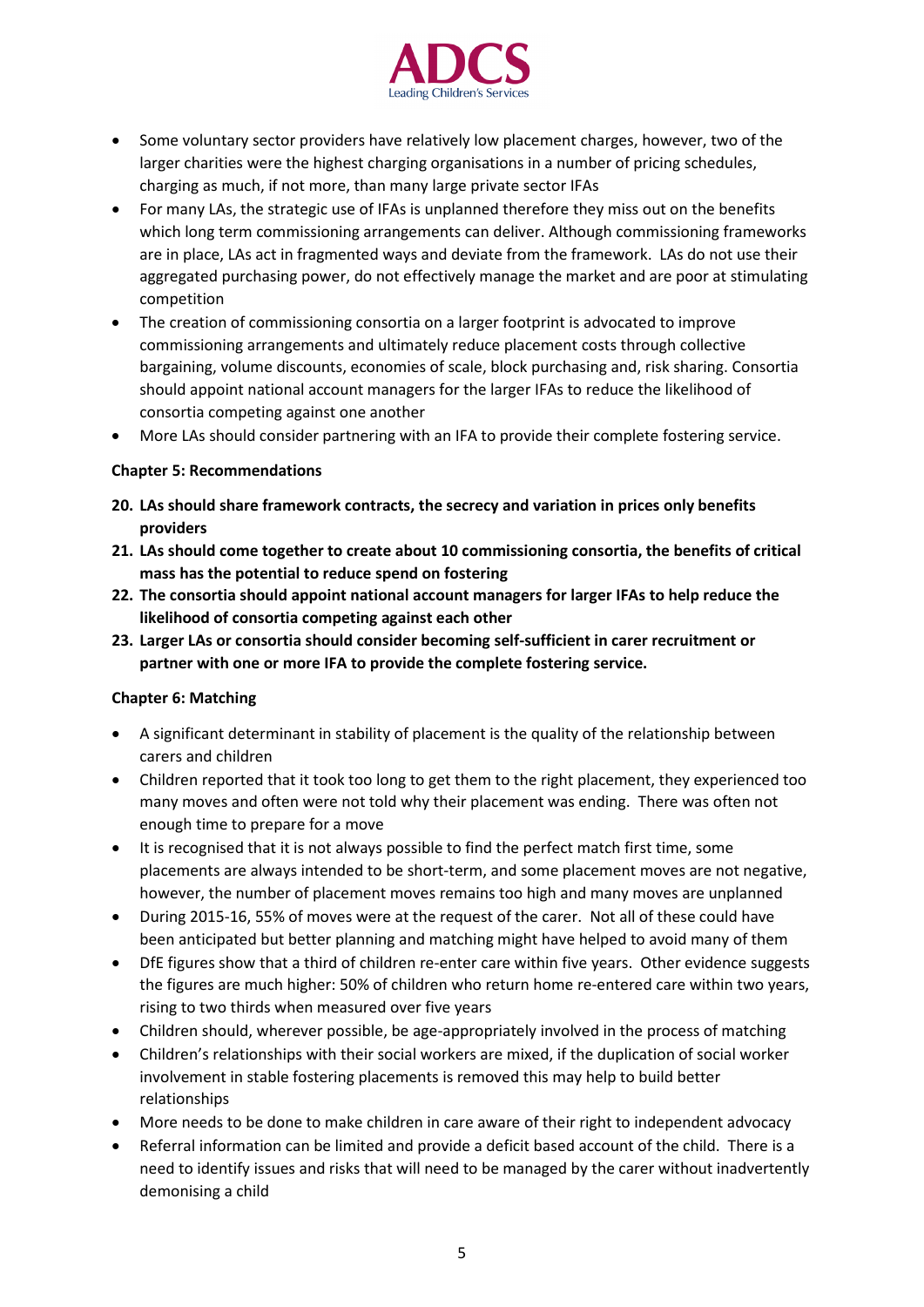

- Foster carers are currently not able to proactively seek a match with a child. There is scope to allow carers to request, see and respond to children's profile and meet them in advance of matching decisions, similar to practices in adoption
- Children and foster carers must be routinely better prepared for a placement and provided with information at the earliest opportunity
- Referral processes can be frustrating and time consuming, LAs often canvass a large number of IFAs to receive a handful of responses. Matching is further inhibited by the absence of a vacancy management system. The stocktake advocates for a national register of carers, along similar lines to Adoption Match or LinkMaker, where LAs can define their search criteria including defined geographical areas. If not a register, at the least a vacancy management system is needed.

#### **Chapter 6: recommendations**

- **24. All LAs should use Bright Spots, or similar, to regularly and systematically measure children's experiences of fostering relative to other LAs**
- **25. Statutory guidance that children should know their rights to advocacy and how to access such services should be reinforced. DfE should work with the Children's Commissioner and voluntary sector providers of advocacy services to ensure this is done**
- **26. LAs should monitor the quality of referral information**
- **27. Carers should, wherever possible, be able to play a proactive role in matching. Adapting adopter-led family finding techniques to help find suitable long-term fostering placements should be piloted in a number of LAs**
- **28. Children must be routinely better prepared for a placement**
- **29. If the proposed register of carers were not to be introduced, at the very least a vacancy management should be established.**

#### **Chapter 7: Contact and siblings**

- The presumption in favour of contact was removed in the Children and Family Act 2014, however, practice has been slow to change. There remain concerns around contact for some children, it should not be assumed that this is in their best interests
- Professionals may not seek to limit contact in the belief that courts have a rigid view about meeting the wishes of birth parents. Courts are likely to listen to evidence about potential damage contact may cause – the opinion of foster carers may be an important factor in helping the court come to an informed decision
- Foster carers can face difficulties maintaining contact with past foster children, options to remain in contact with previous carers and others with whom children have formed close and meaningful relationships with (such as other children in the same placement) must be available
- For most children, birth family contact will be in their best interests and when it takes place, it needs to be in an appropriate setting, managed and designed around the needs of children and their families
- While for some sibling groups, being placed together will contribute to the success of the placement, it is dangerous to assume that it is always in the interests of family groups to be fostered together.

# **Chapter 7: Recommendations**

**30. DfE is urged to remind all LAs of the change in the law with regard to contact and the need for professionals to ensure that this only takes place where it is in the best interests of the child**